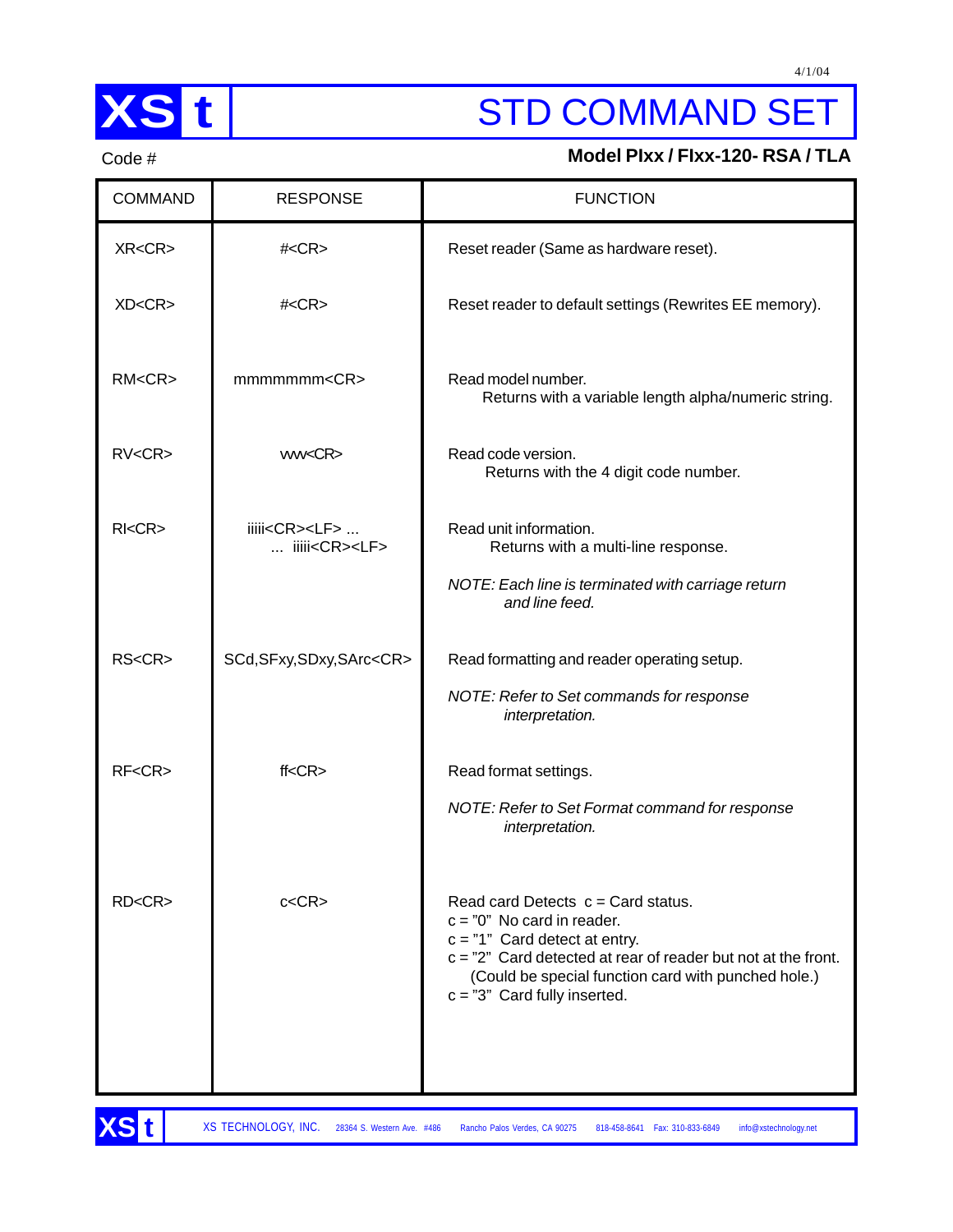| <b>COMMAND</b> | <b>RESPONSE</b>                                                           | <b>FUNCTION</b>                                                                                                                                                                                                                                                                                                                                                                                                                                                                                                                                                                                                            |
|----------------|---------------------------------------------------------------------------|----------------------------------------------------------------------------------------------------------------------------------------------------------------------------------------------------------------------------------------------------------------------------------------------------------------------------------------------------------------------------------------------------------------------------------------------------------------------------------------------------------------------------------------------------------------------------------------------------------------------------|
| TO < CR        | 1fedddd 2fexxxx <cr><br/> 1fedddddd<cr><br/> 2fedddddd<cr></cr></cr></cr> | Transmit all tracks.<br>Track 1 only reader or Track 2 turned off.<br>Track 2 only reader or Track 1 turned off.<br>(See SDxy command)<br>$f =$ Format found<br>"A" = ANSI/ISO Alpha format data read.<br>"B" = ANSI/ISO BCD format data read.<br>"F" = Failed data check.<br>"N" = No data found.<br>$e =$ Error code<br>$0 =$ Valid read date check OK.<br>$1 = No$ leading zeros found.<br>$2 = No$ start sentinal found.<br>$3$ = Parity error detected in data.<br>$4 = No$ end sentinal found.<br>$5 = LRC$ check failed.<br>$8 =$ Track not installed.<br>$9 = No data.$<br>NOTE: T0 always sends with header info. |
| T1 < CR        | dddddd <cr></cr>                                                          | Transmit track 1.                                                                                                                                                                                                                                                                                                                                                                                                                                                                                                                                                                                                          |
| T2 < CR        | dddddd <cr></cr>                                                          | Transmit track 2.<br>NOTE: T1 and T2 commands send the track data without<br>error checking.                                                                                                                                                                                                                                                                                                                                                                                                                                                                                                                               |
| B1 < CR        | bbbbbb <cr></cr>                                                          | Transmit track 1 raw data in ASCII binary.                                                                                                                                                                                                                                                                                                                                                                                                                                                                                                                                                                                 |
| B2 < CR        | bbbbbb <cr></cr>                                                          | Transmit track 2 raw data in ASCII binary.<br>NOTE: First bit read is the first bit sent.                                                                                                                                                                                                                                                                                                                                                                                                                                                                                                                                  |
| H1 < CR        | hhhhhk <cr></cr>                                                          | Transmit track 1 raw data in ASCII hexidecimal.                                                                                                                                                                                                                                                                                                                                                                                                                                                                                                                                                                            |
| H2 < CR        | $hhh$ hhhh $<$ $CR$                                                       | Transmit track 2 raw data in ASCII hexidecimal.<br>NOTE: The data is sent from the first 1's bit read, with the<br>first 1's bit positioned in the MSB of the first hex digit.<br>NOTE: The send raw hex and birnary commands alter the<br>flags set when the card data was read, therefore the<br>T0 command will show a read error if used following<br>these commands.                                                                                                                                                                                                                                                  |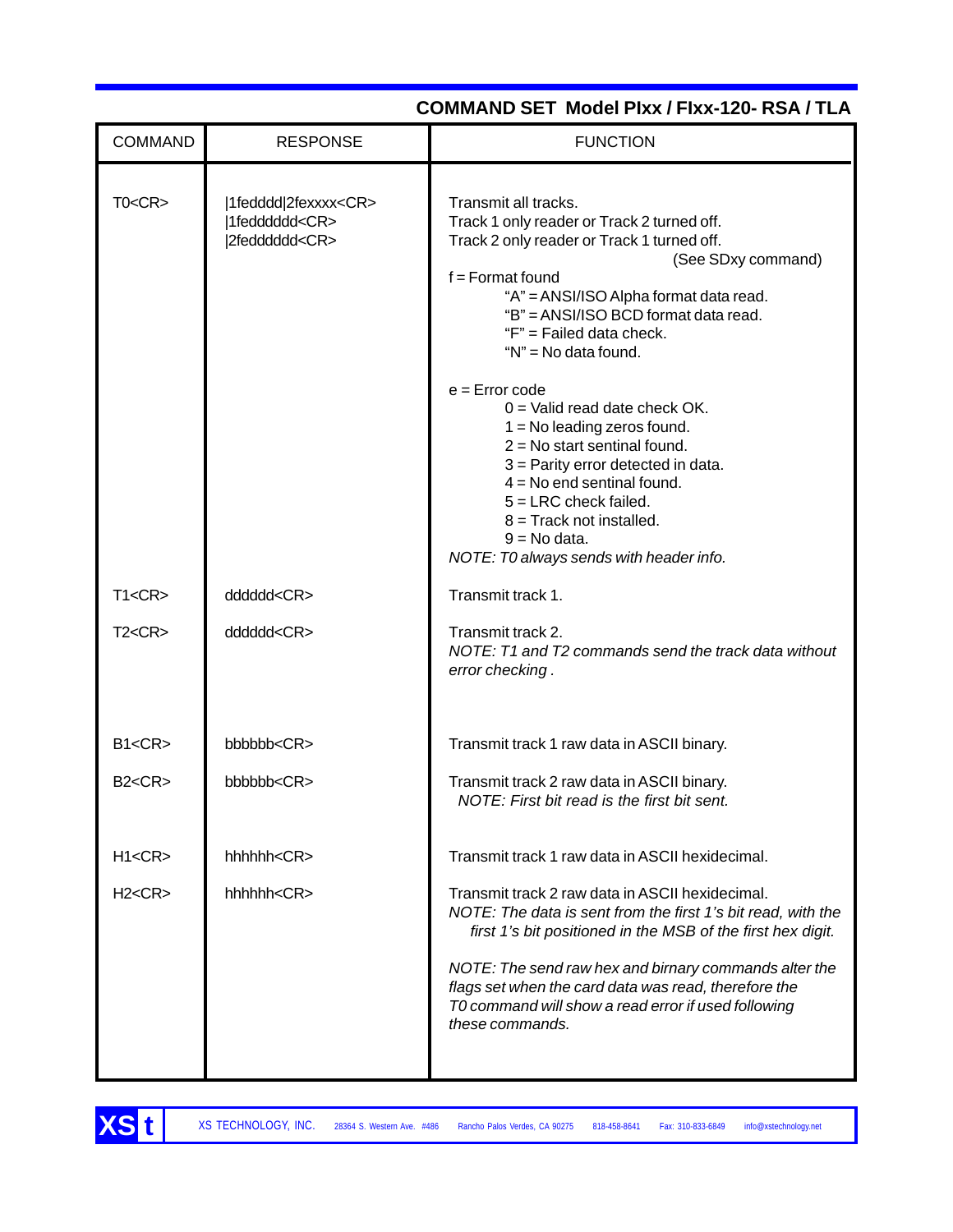|                       |                 | COMMAND SET Model PIxx / FIxx-120- RSA / TLA                                                                                                                                                                                                                                                                                                                                                                                        |
|-----------------------|-----------------|-------------------------------------------------------------------------------------------------------------------------------------------------------------------------------------------------------------------------------------------------------------------------------------------------------------------------------------------------------------------------------------------------------------------------------------|
| <b>COMMAND</b>        | <b>RESPONSE</b> | <b>FUNCTION</b>                                                                                                                                                                                                                                                                                                                                                                                                                     |
|                       |                 | NOTE: All of the Set commands, with exception of the SLx<br>command, save the new setting into the onboard<br>EE memory. The last settings will be restored into the<br>reader following a power-up reset, brownout or the<br>watchdog timer tripping. Further, periodically the reader<br>settings are refreshed from the EE memory.<br>SETTINGS MAYBE SAVED 100,000 TIMES                                                         |
| <b>SEx</b>            | $\sim$ CR $>$   | Set transmission line termination.<br>$x = "0" < CR$ > $x = "1" < CR$ > <lf><br/>(Default SE1)</lf>                                                                                                                                                                                                                                                                                                                                 |
| <b>SH<sub>x</sub></b> | $\sim$ CR $>$   | Set send Header information.<br>(Default SH0)<br>x="0" No header<br>x="1" Send header info preceeding card read<br>data transmission                                                                                                                                                                                                                                                                                                |
| SFxy <cr></cr>        | $\sim$ CR>      | Set Format $x =$ Track 1 $y =$ Track 2<br>(Default SF10)<br>$"0" = ANSI/ISO BCD$<br>$"1" = ANSI/ISO ALPHA$<br>" $2" = (N/A)$<br>" $3" = (N/A)$<br>" $4" = (N/A)$<br>"5" = BCD Multi Message<br>"6" = ALPHA Multi Message<br>$"7" = BCD & ALPHA$<br>"8" = BCD & ALPHA Multi Message<br>"9" = $(N/A)$<br>NOTE: Formats 7 and 8 check data for two formats.                                                                            |
| SCd <cr></cr>         | ^ <cr></cr>     | Set Card read direction.<br>(Default SC3)<br>$d = "1"$ Read on withdrawal, IN to OUT.<br>$d = 2$ " Read on insertion, OUT to IN.<br>$d = "0" / "3"$ Read both directions.<br>NOTE: The card data must be set to match card read<br>direction and the direction the data is encoded on card.<br>When set for both directions, card detects are not used to<br>determine end of card read, data is sent as soon as the<br>card stops. |

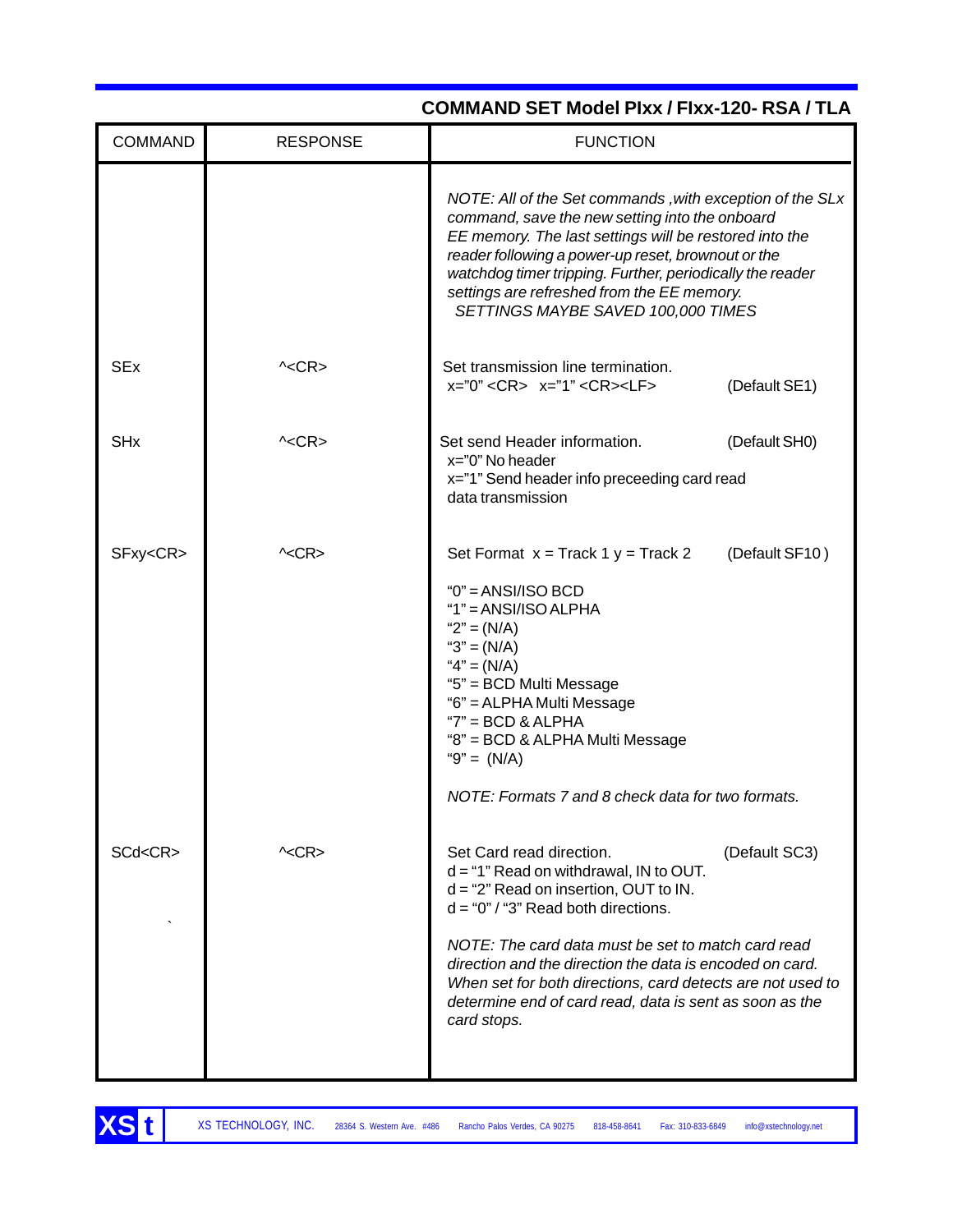| <b>COMMAND</b>                  | <b>RESPONSE</b> | <b>FUNCTION</b>                                                                                                                                                                                                                                                                                                                                                                                                                                                                                                                                                                                                                                                                                                                                                                                                                                           |
|---------------------------------|-----------------|-----------------------------------------------------------------------------------------------------------------------------------------------------------------------------------------------------------------------------------------------------------------------------------------------------------------------------------------------------------------------------------------------------------------------------------------------------------------------------------------------------------------------------------------------------------------------------------------------------------------------------------------------------------------------------------------------------------------------------------------------------------------------------------------------------------------------------------------------------------|
| SDxy <cr><br/>SDx<cr></cr></cr> | $\sim$ CR>      | Set Data direction $x =$ Track 1 $y =$ Track 2<br>(Default SD33)<br>(On single track readers x need only be sent)<br>"0" = Disable track (Do not read this track)<br>"1" = Data forward<br>"2" = Data reverse<br>" $3"$ = Both directions                                                                                                                                                                                                                                                                                                                                                                                                                                                                                                                                                                                                                 |
| SLx <cr></cr>                   | $\sim$ CR>      | Set Lamps (LEDs at entry) according to x.<br>(Default SL1)<br>(Does not save to EE memory)<br>" $0$ " = Lamps off<br>" $1"$ = Lamps on<br>"2" = Flash lamps (1Sec On -Off cycle)<br>NOTE: The Automatic Lamp Function (see SA command)<br>will turn the lamps On when the card is removed from the<br>reader and Off when fully inserted. SLx lamp selections<br>are over-ridden.                                                                                                                                                                                                                                                                                                                                                                                                                                                                         |
| SArcl <cr></cr>                 | $\sim$ CR>      | Set Auto transmissions<br>(Default SA101)<br>$r = "0"$ Turn OFF automatic valid read transmissions.<br>$r = "1"$<br>Turn ON automatic valid read transmissions.<br>$c = "0"$ Turn OFF automatic card detect status change<br>transmissions.<br>$c = "1"$<br>Turn ON automatic card detect status change<br>transmissions.<br>Turn OFF Automatic Lamp function.<br>$I = "0"$<br>$I = "1"$<br>Turn ON Automatic Lamp function.<br>NOTE: The Automatic Lamp Function will turn the lamps<br>(LEDs) On when the card is removed from the reader and<br>Off when fully inserted.<br>NOTE: The automatic card detect function may not<br>report a card detect status change if it occurs during a<br>card read, but it will report the status following the read.<br>Read on insertion (out to in), the change of the front card<br>detect may not be reported. |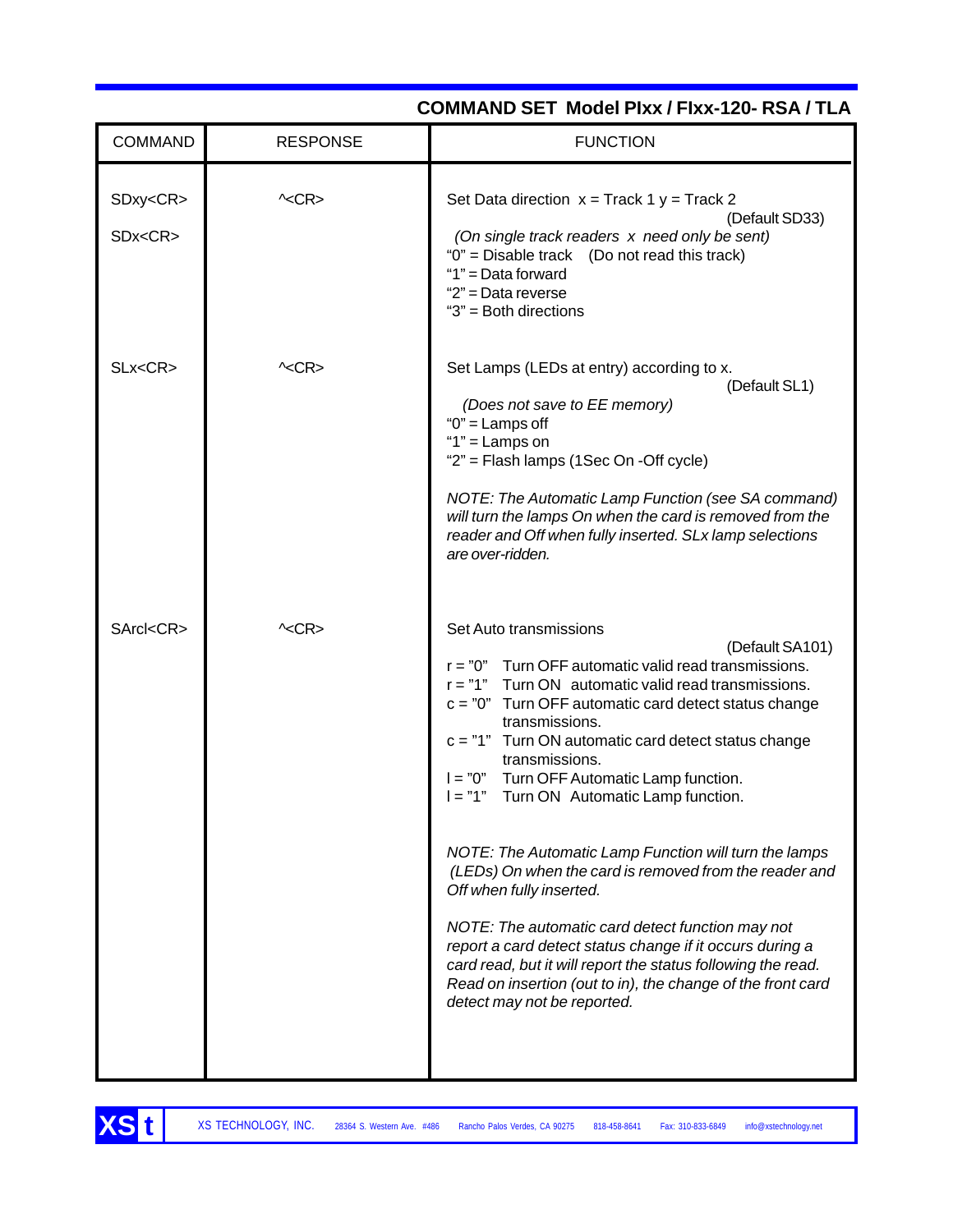| <b>COMMAND</b> | <b>RESPONSE</b>                                                      | <b>FUNCTION</b>                                                                                                                                                                                                                                                                       |
|----------------|----------------------------------------------------------------------|---------------------------------------------------------------------------------------------------------------------------------------------------------------------------------------------------------------------------------------------------------------------------------------|
| (N/A)          | lc < CR                                                              | Auto card detect change transmission $c = Card$ status<br>$c = "0"$ No card in reader.<br>$c = "1"$ Card detect at entry.<br>$c = "2"$ Card detected at rear of reader but not at the front.<br>(Could be special function card with punched hole.)<br>$c = "3"$ Card fully inserted. |
| (N/A)          | 1fedddd 2fexxxx <cr><br/>1fedddd<cr><br/> 2fexxxx<cr></cr></cr></cr> | Automatic valid card read transmission.<br>Two track unit with both tracks enabled.<br>NOTE: With two tracks enabled the header is always sent.<br>Track 1 only reader or Track 2 disabled.<br>Track 2 only reader or Track 1 disabled.                                               |
|                |                                                                      | $=$ Track data header, separator $(S7C)$<br>$f =$ Format of track data<br>e=Error code<br>$ddd = Track 1 data$<br>$xxxx = Trace R2 data$                                                                                                                                              |
| (N/A)          | dddddd <cr><br/>xxxxxx<cr></cr></cr>                                 | Automatic valid card read transmission.<br>Single track unit or only one track enabled with header<br>truned off.<br>$dddd = Track 1 data$<br>$xxxx = \text{Track } 2 \text{ data}$                                                                                                   |
| (N/A)          | $\sim$ CR>                                                           | Acknowledge that the received command is valid and<br>contained no errors                                                                                                                                                                                                             |
| (N/A)          | $!<$ CR>                                                             | Character (\$21) used as a header for automatic<br>transmissions to distinguish them from other<br>command responses.                                                                                                                                                                 |
| (N/A)          | $ <$ CR>                                                             | Charactor (\$7C) used as the header and separator for card<br>data transmissions.                                                                                                                                                                                                     |
| (N/A)          | ? < CR                                                               | The received command is not valid                                                                                                                                                                                                                                                     |